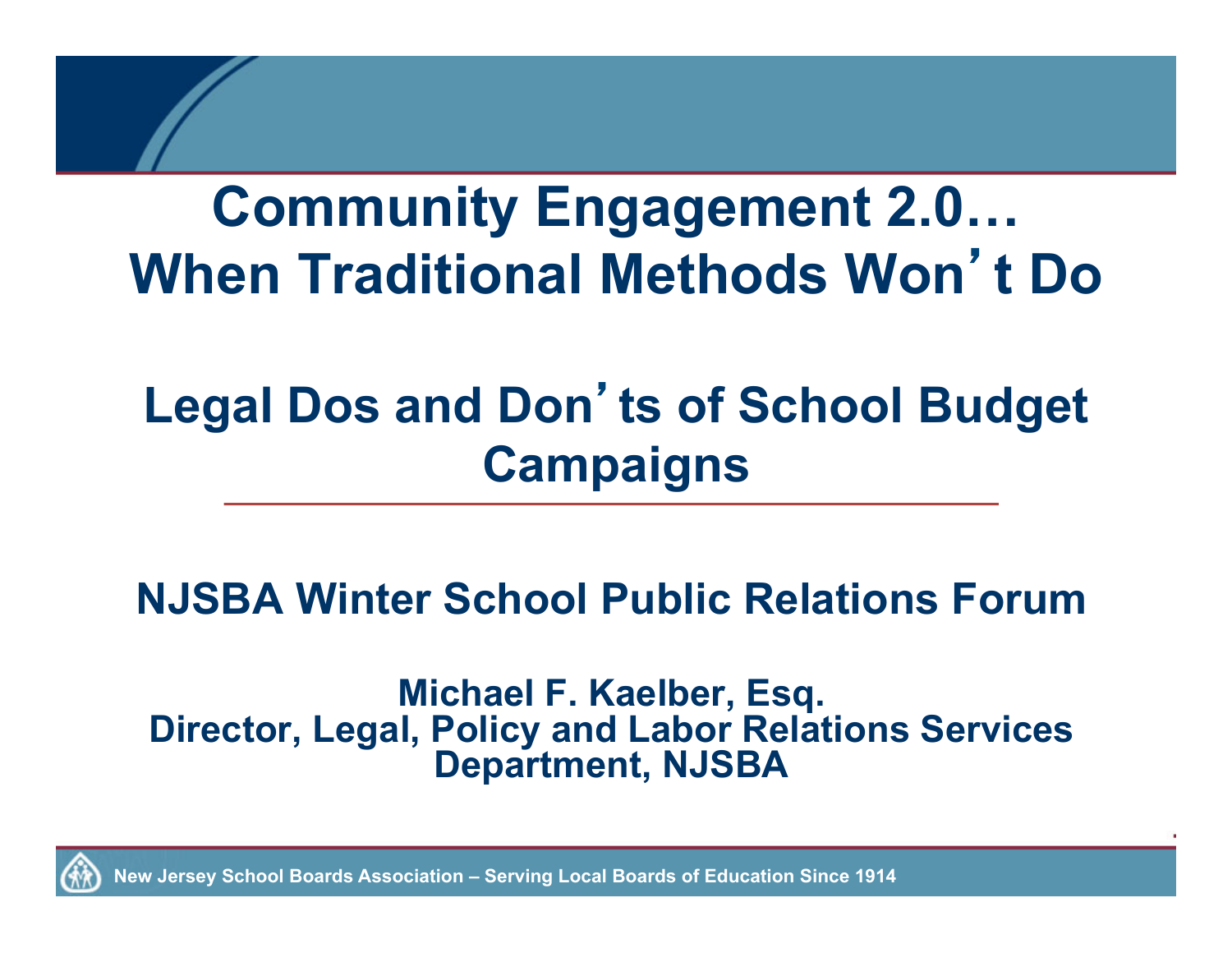**A board of education may pay for, produce and distribute a publication in which it exhorts the public to** "**Vote Yes**" **on the upcoming school budget tax levy.** 

**True** 

#### **False**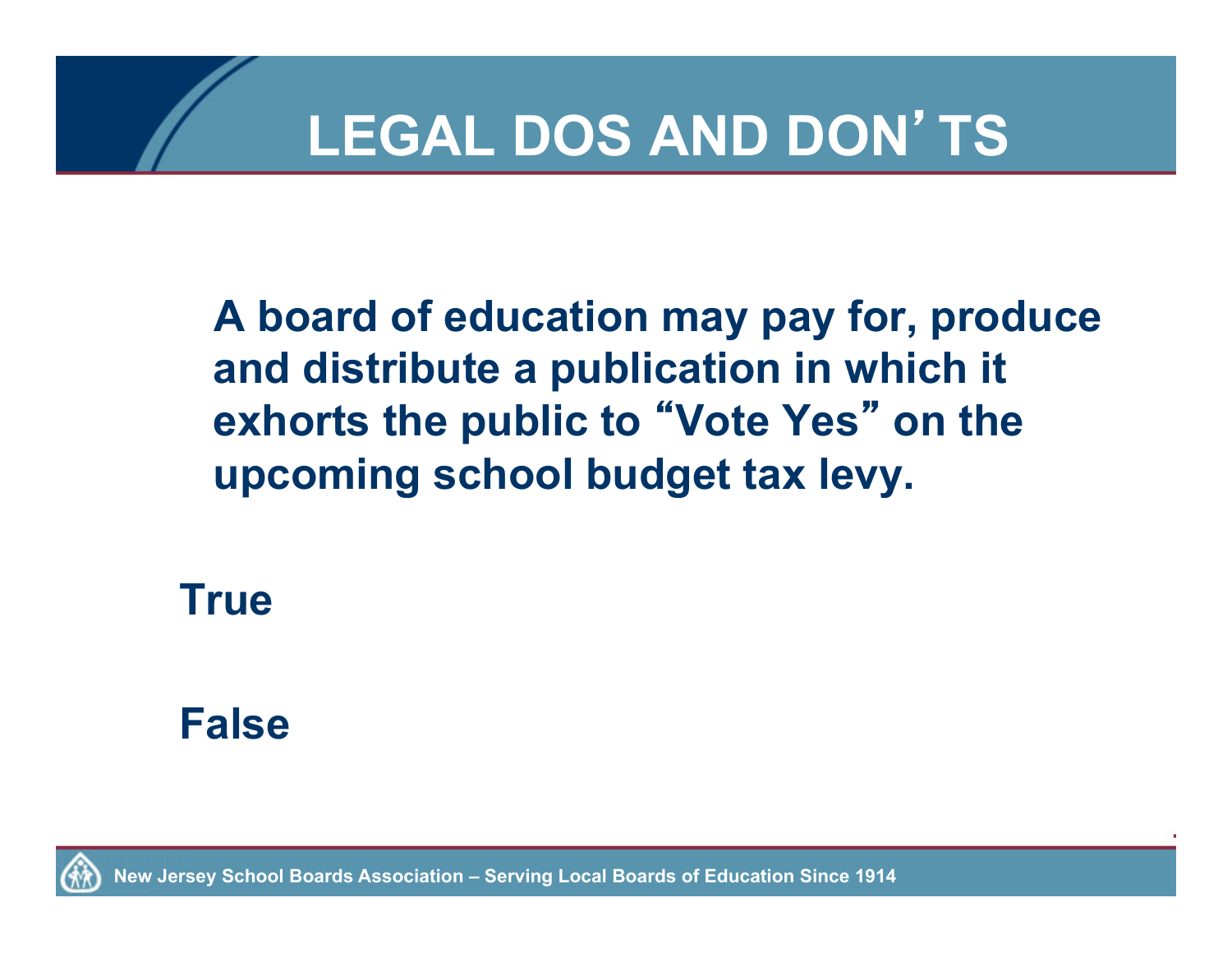#### **Citizens v. Parsippany-Troy Hills 13** *N.J.* **172 (1953)**

- **Board may make reasonable expenditures for voter education**
- **Board may not spend public funds to support one side**
	- –**Overdramatization of consequences of referendum failure**
	- –"**Vote Yes**" **3 times**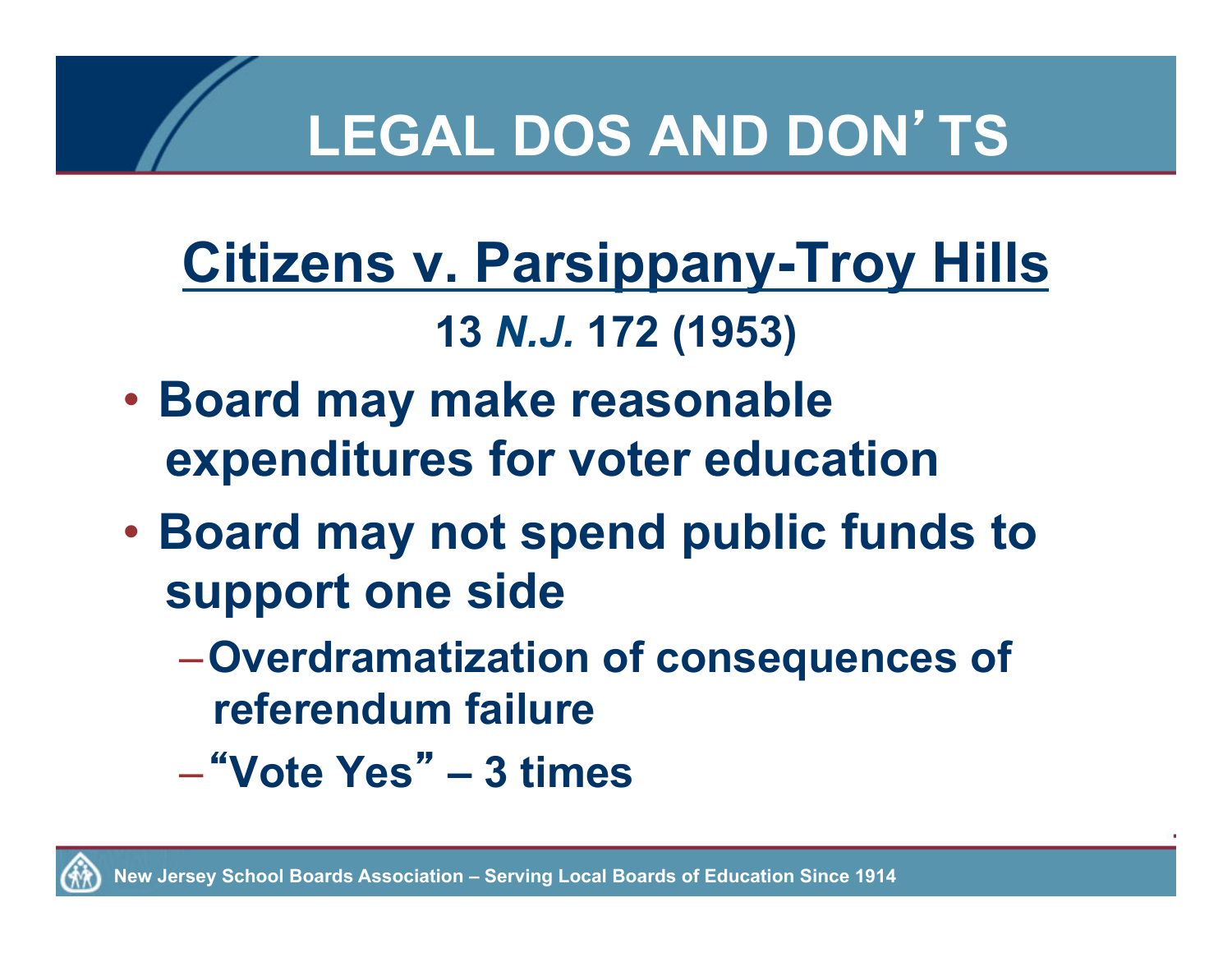## **Citizens v. Parsippany-Troy Hills 13** *N.J.* **172 (1953)**

- **Proper board expenditures examples**
- **Use of outside group/civic associations**
- **Implicit expenditures**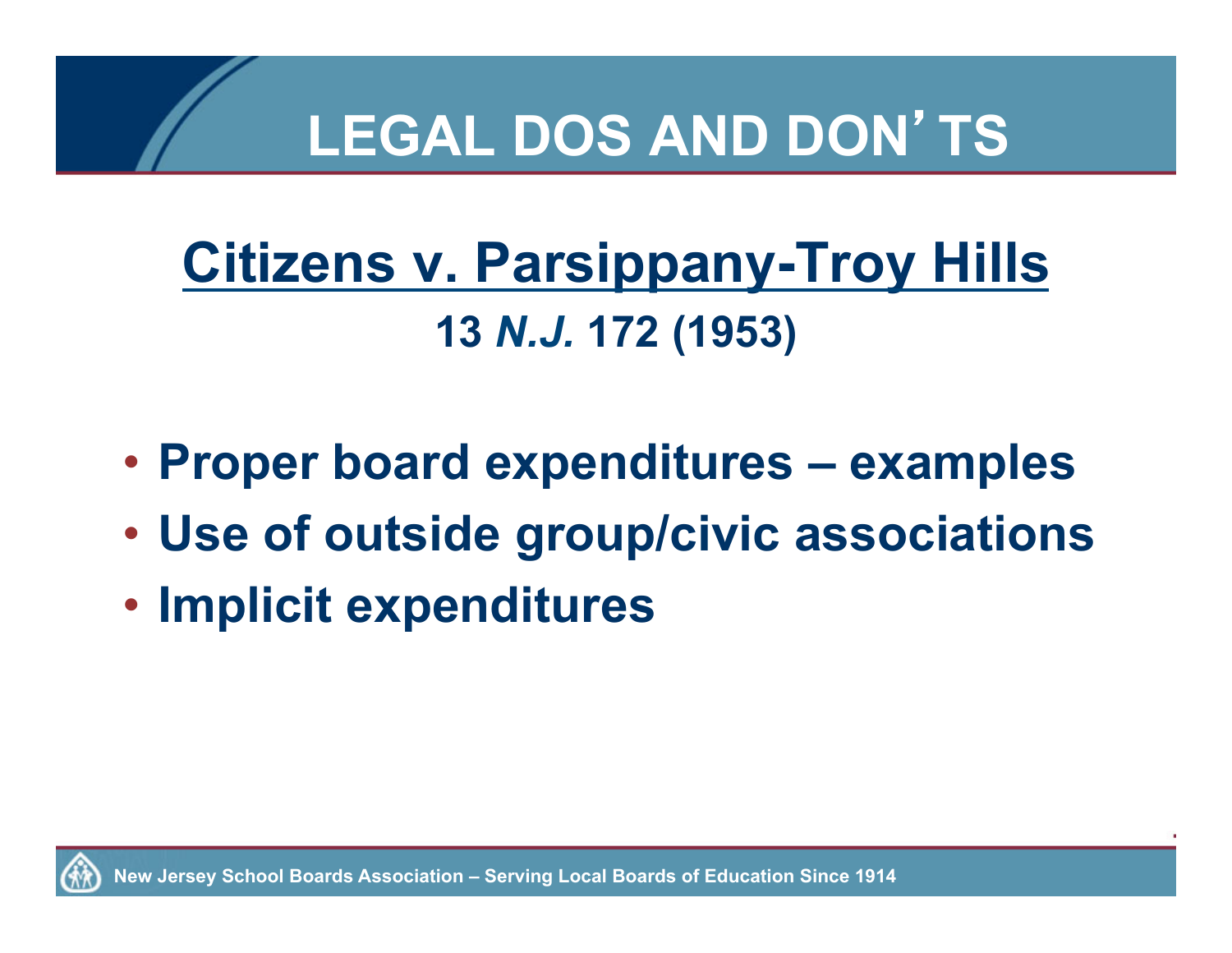## **Schettino V. Ridgefield Bd. of Ed. (1993)**

**Commissioner**'**s remedy-** 

- **Rejects ALJ equal coverage establishes board procedures**
- **Board review of election publications**
- **Consultation with board attorney**
- **Full board approval prior to distribution**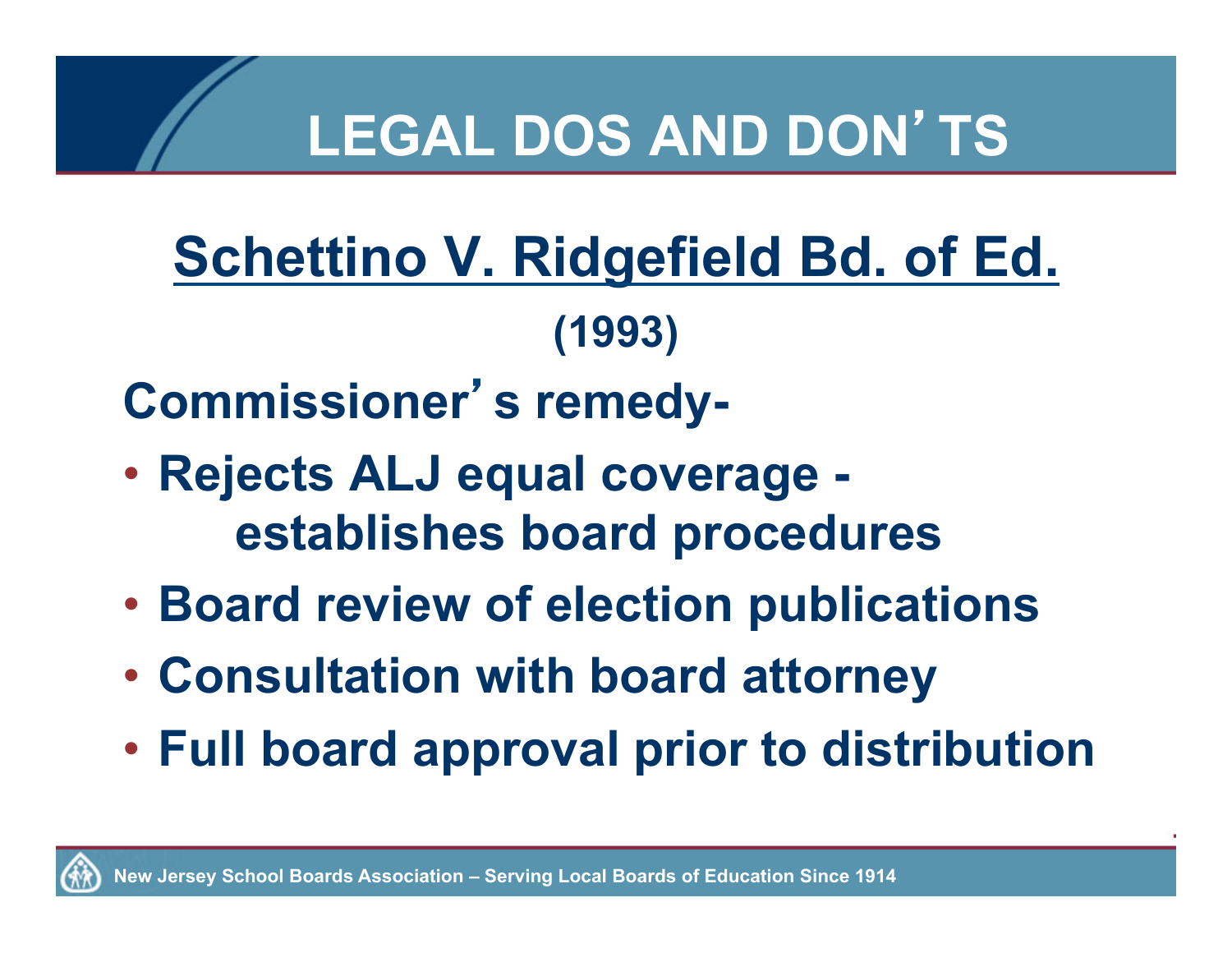# **In re: Old Bridge Election (1994)**

- **Cable television panel presentation**
- **3 of 4 speakers urge public to vote yes** "*Give us your vote of support and vote*  ʻ*yes* <sup>&#</sup>x27; *on April 20th.*" "*We appeal to you to*  **please vote for the budget.**
- **Public- funded advocacy**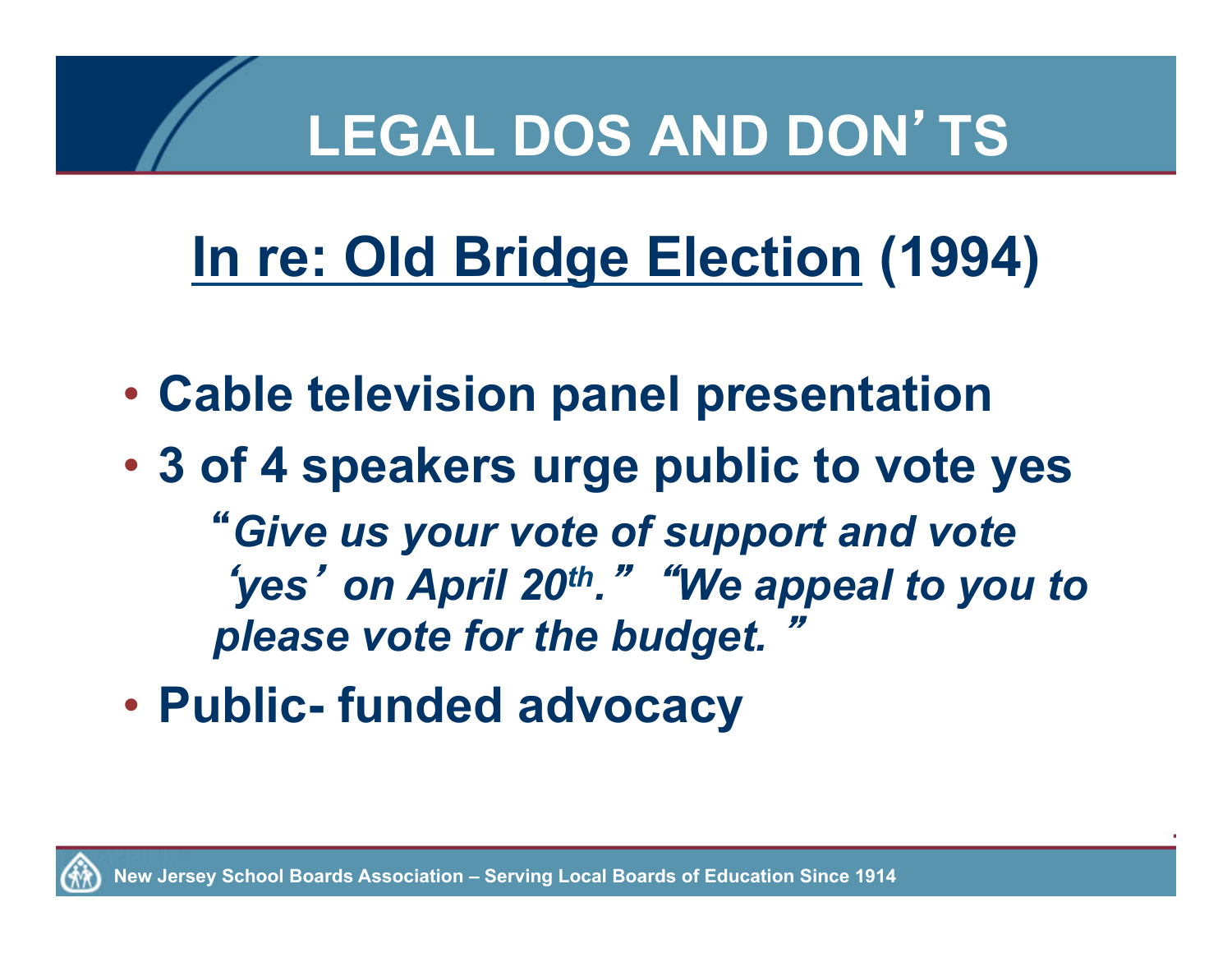**Enterline v. Hillsborough (1996) Functional exhortation to** "**vote yes**"

"**Approved referendum enables us to continue providing the quality education our children deserve.**"

"**Responsibly planning…is what the March 28 bond referendum is all about.**"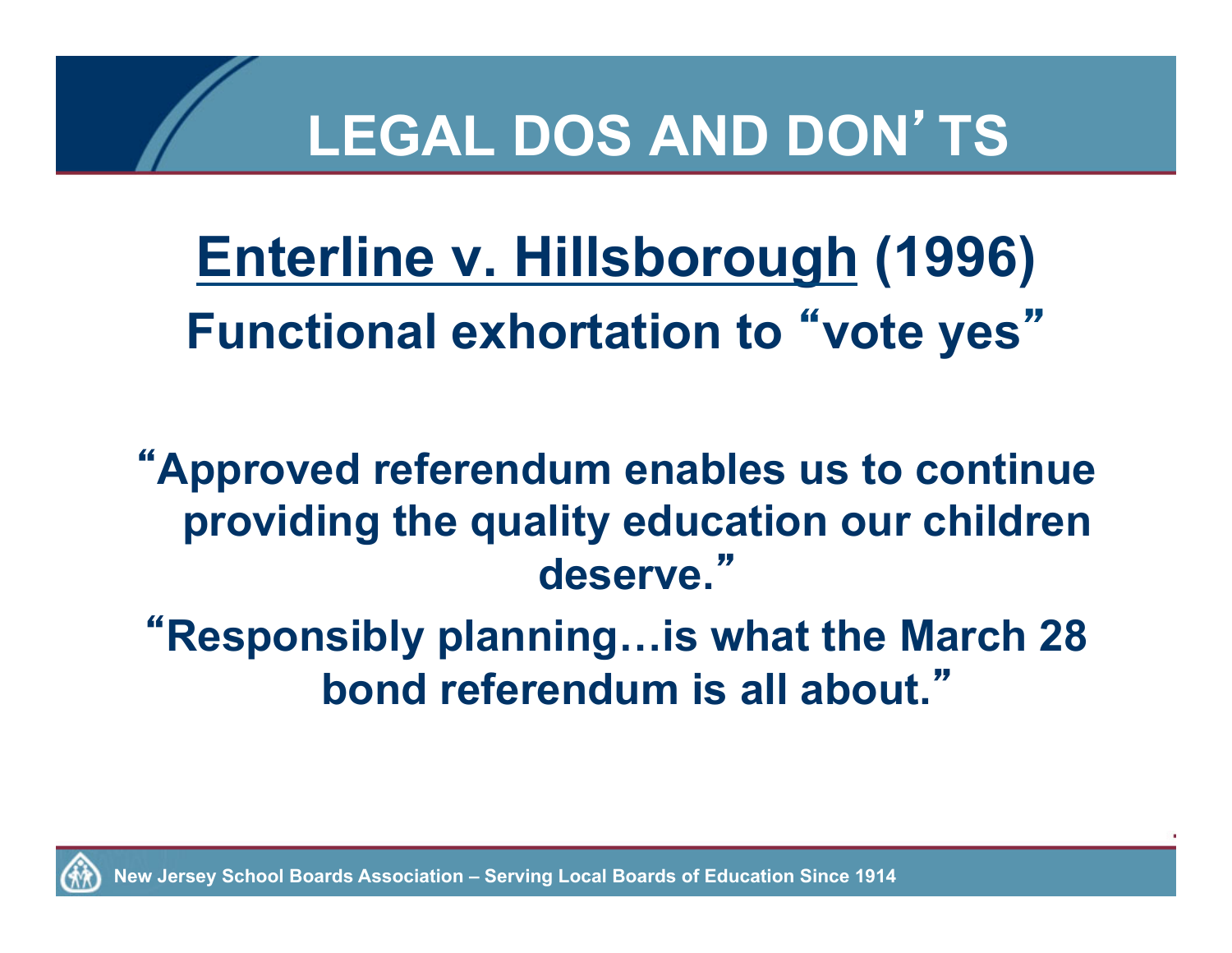## **Enterline v. Hillsborough (1996)**

#### **Overdramatized ramifications of a defeated bond referendum**

"*Emotionally, a defeated referendum can split a community, tarnish the image of a school district, and over time, reduce property values.*"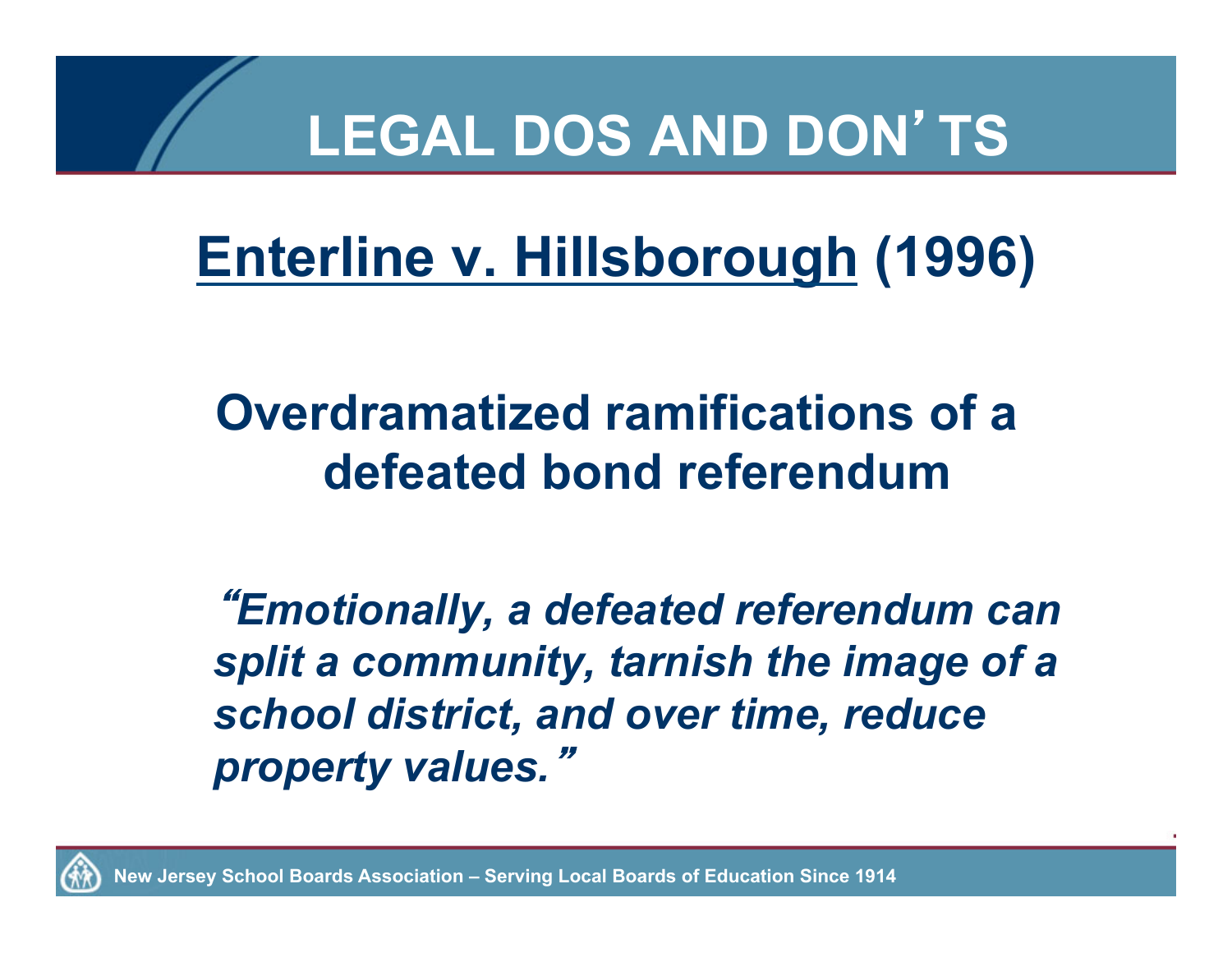## **Enterline v. Hillsborough (1996) Commissioner Remedy**

- **Open session-Board review of bond referendum publications**
- **Assistance of counsel**
- **Must include findings that materials are educational and not for purpose of influencing opinion**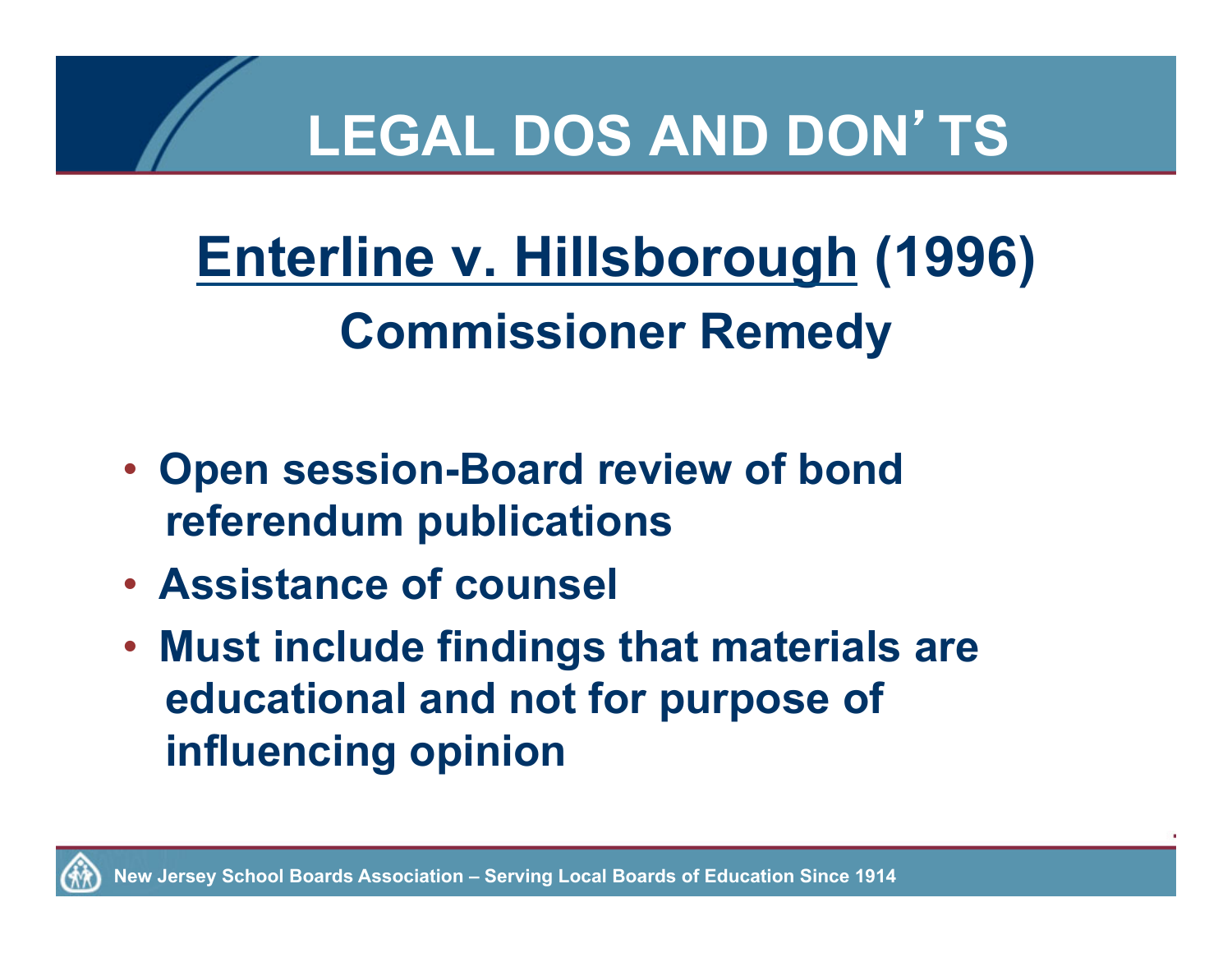

- **Not unreasonable to hire consultant**
- **Board self-policed materials**
- **Board declined to distribute some materials, letters to the editor, phone bank script**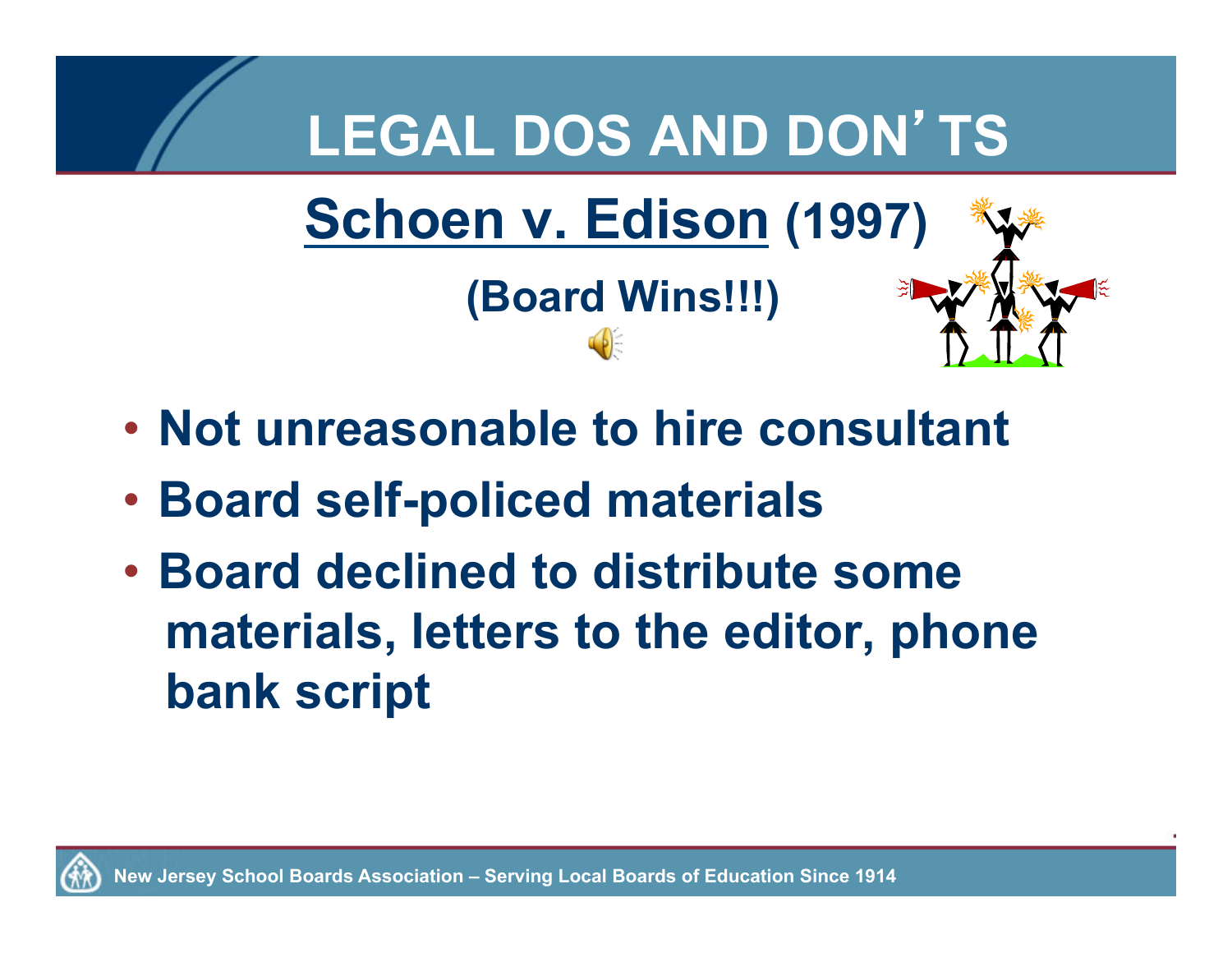# **Schoen v. Edison (1997)**

**… to spend public funds materials must be informative and balanced, rather than advocative.** 

**…if there is no evidence that the information is deliberately incomplete, inaccurate, or selectively biased, the mere absence of opposing viewpoint(s) does not warrant a finding that the material contravenes Citizens…**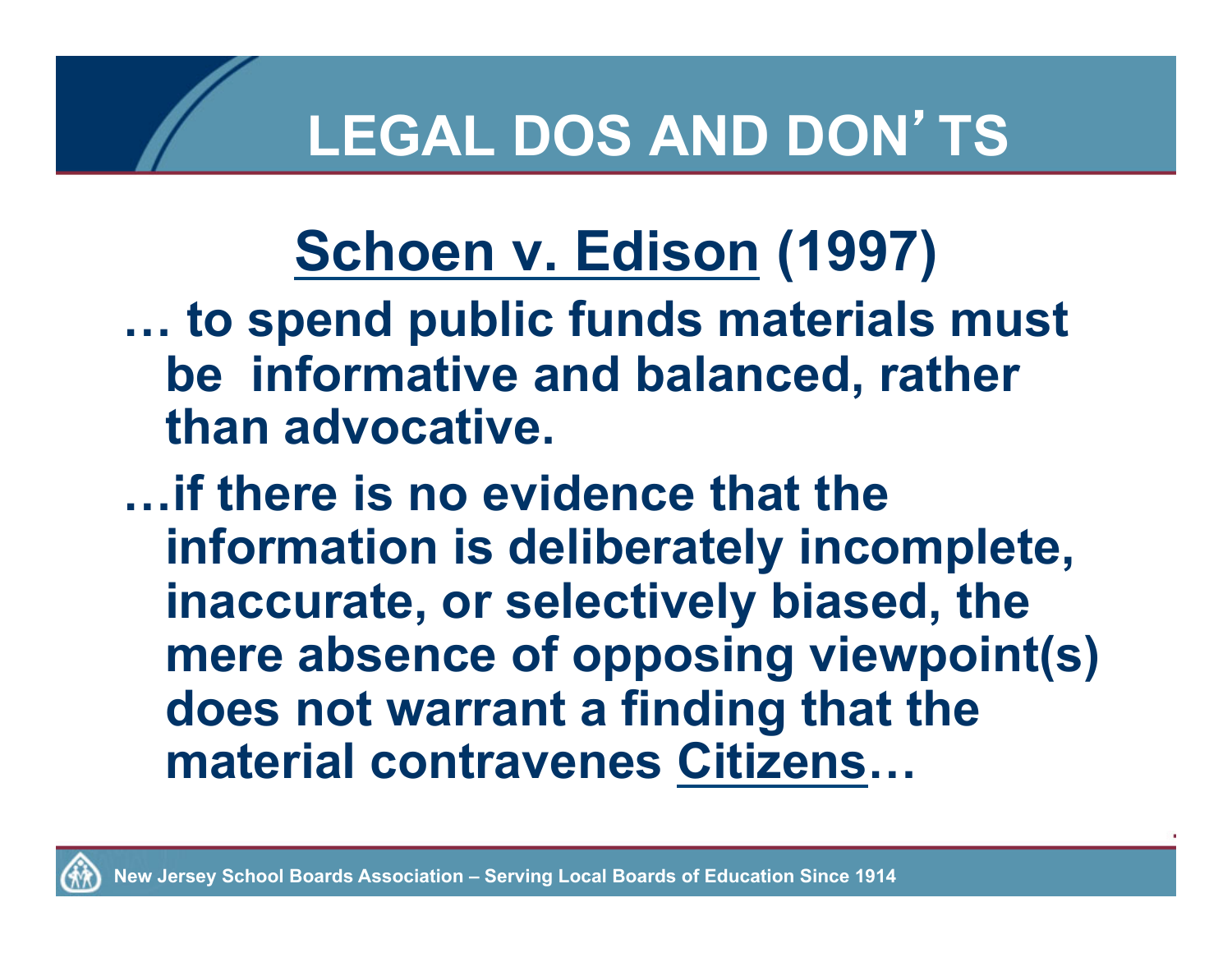## **Adams v. Greenwich Township Board of Education (1999)**

- **Bond referendum information did not unfairly advocate**
- **Omission of state aid not fatal**
- **4 Fliers Board intended to present facts and exhort voters to ask questions**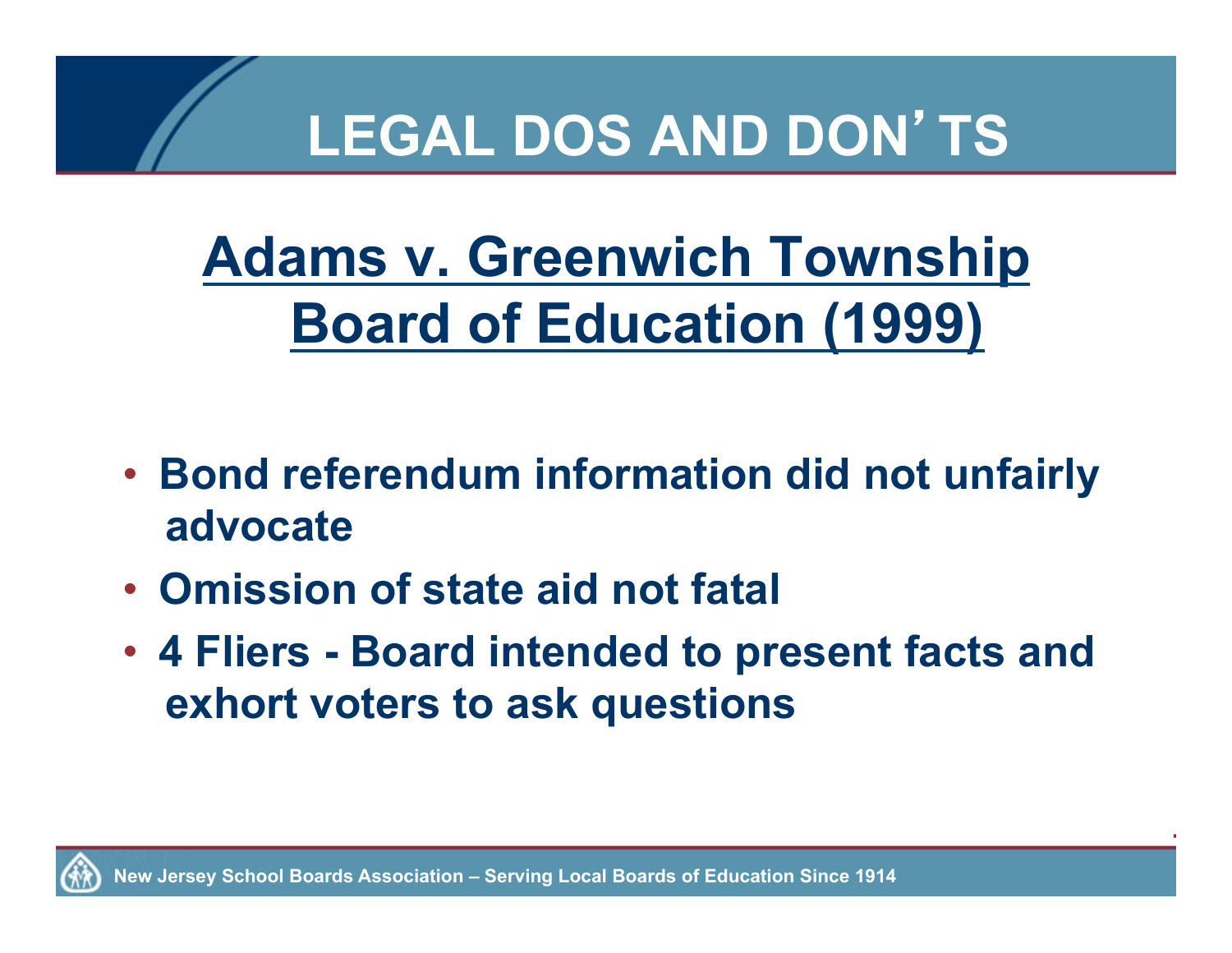**In re Use of Abbott Funds Elizabeth Bd. of Ed. - 2009**

- **Board spent \$ 88,373 on color brochure, 4 TV spots to oppose Mayor**'**s proposed sale of land**
- **Use of public funds for advocacy** "**political advertisement at heart of Citizens**"
- **Commissioner deducts \$88,373 in state aid**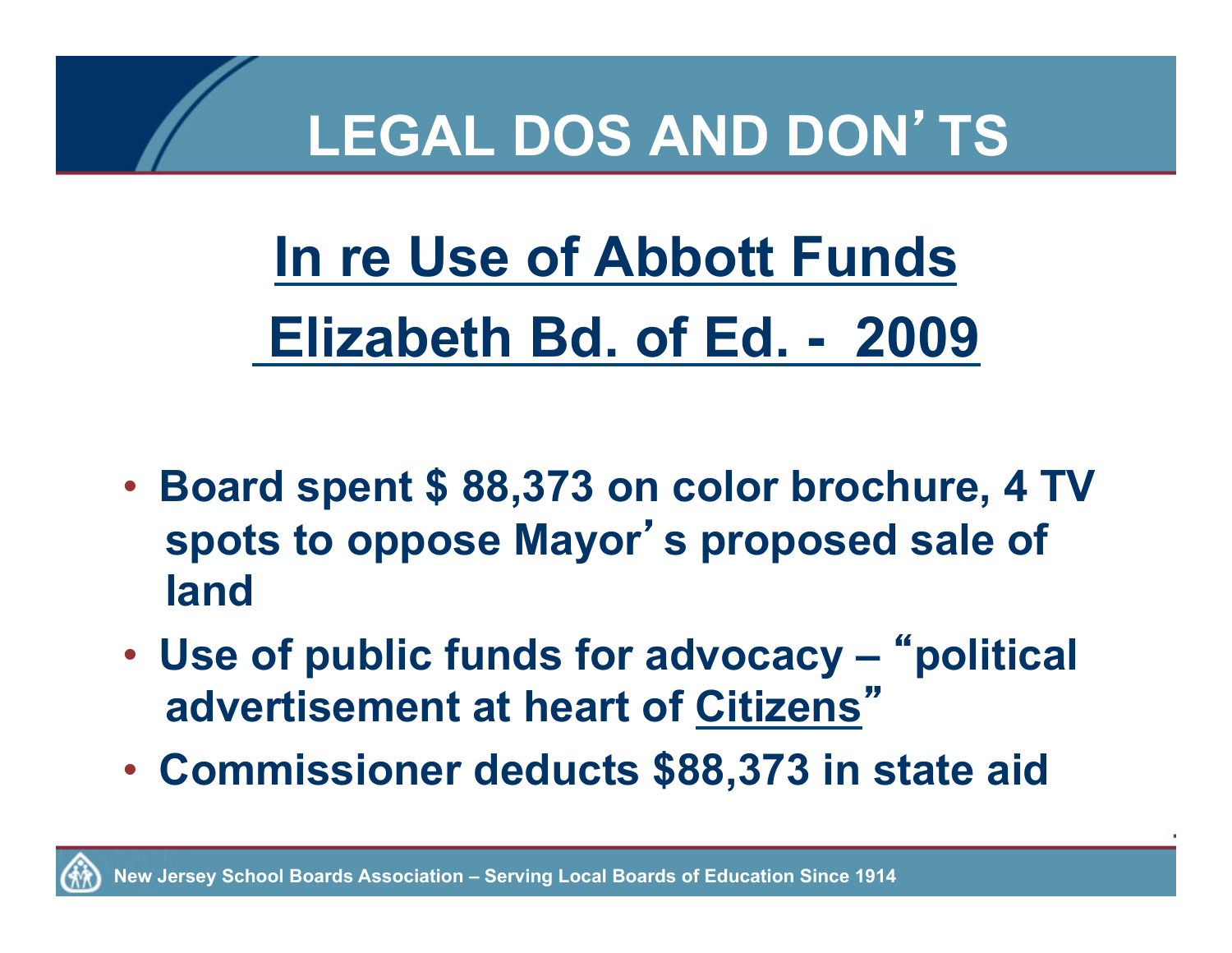**The Executive County Superintendent must approve all publications distributed by the board of education to the community at large to ensure that public funds are being expended properly.** 

**True False**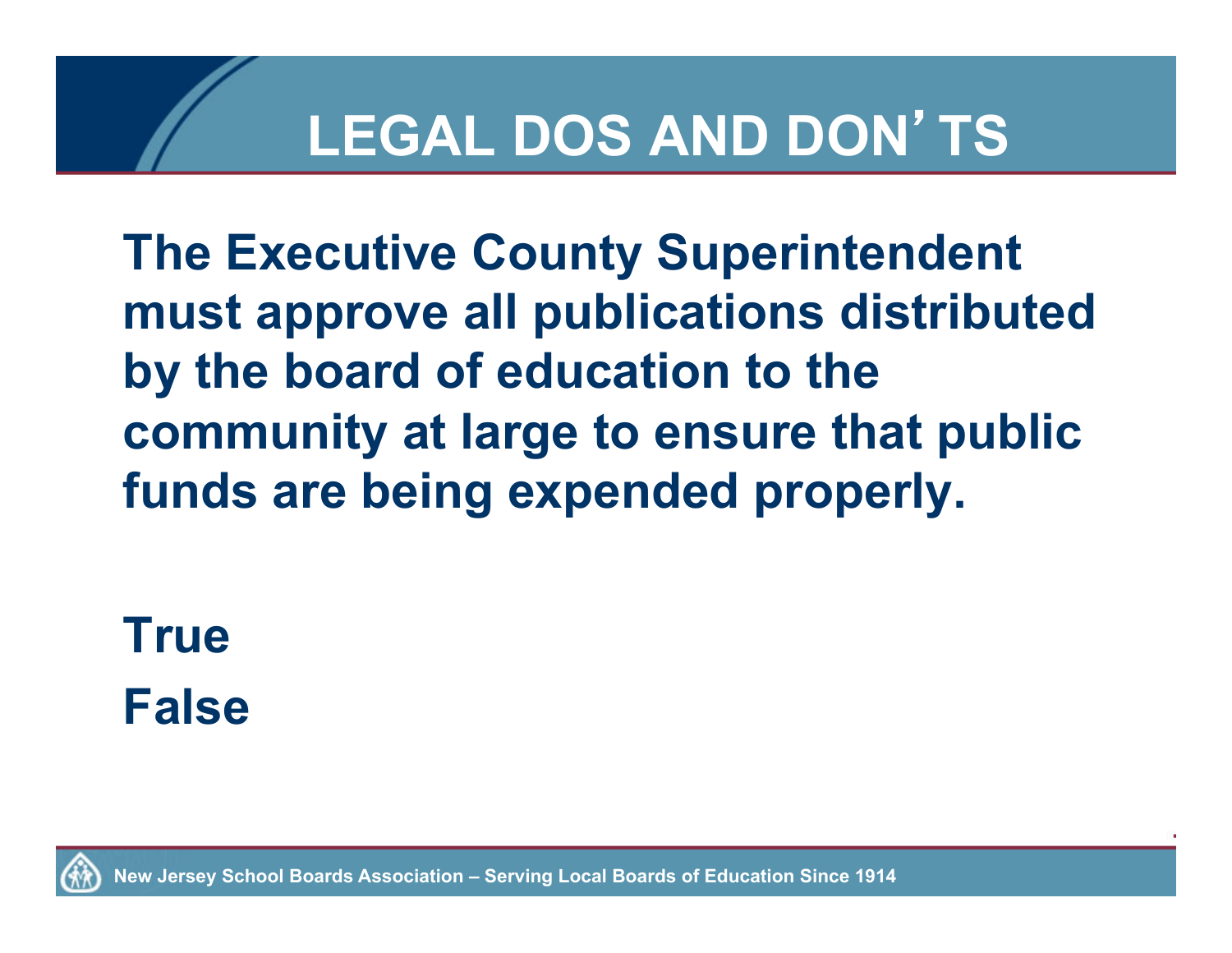**Accountability Regulations 2009**  *N.J.A.C.* **6A:23A-5.2 – Public Relations** 

- **Communications to community at large 60/90 days before the election**
- **Promotional efforts to advance election positions prohibited**
- **Executive County Superintendent approval**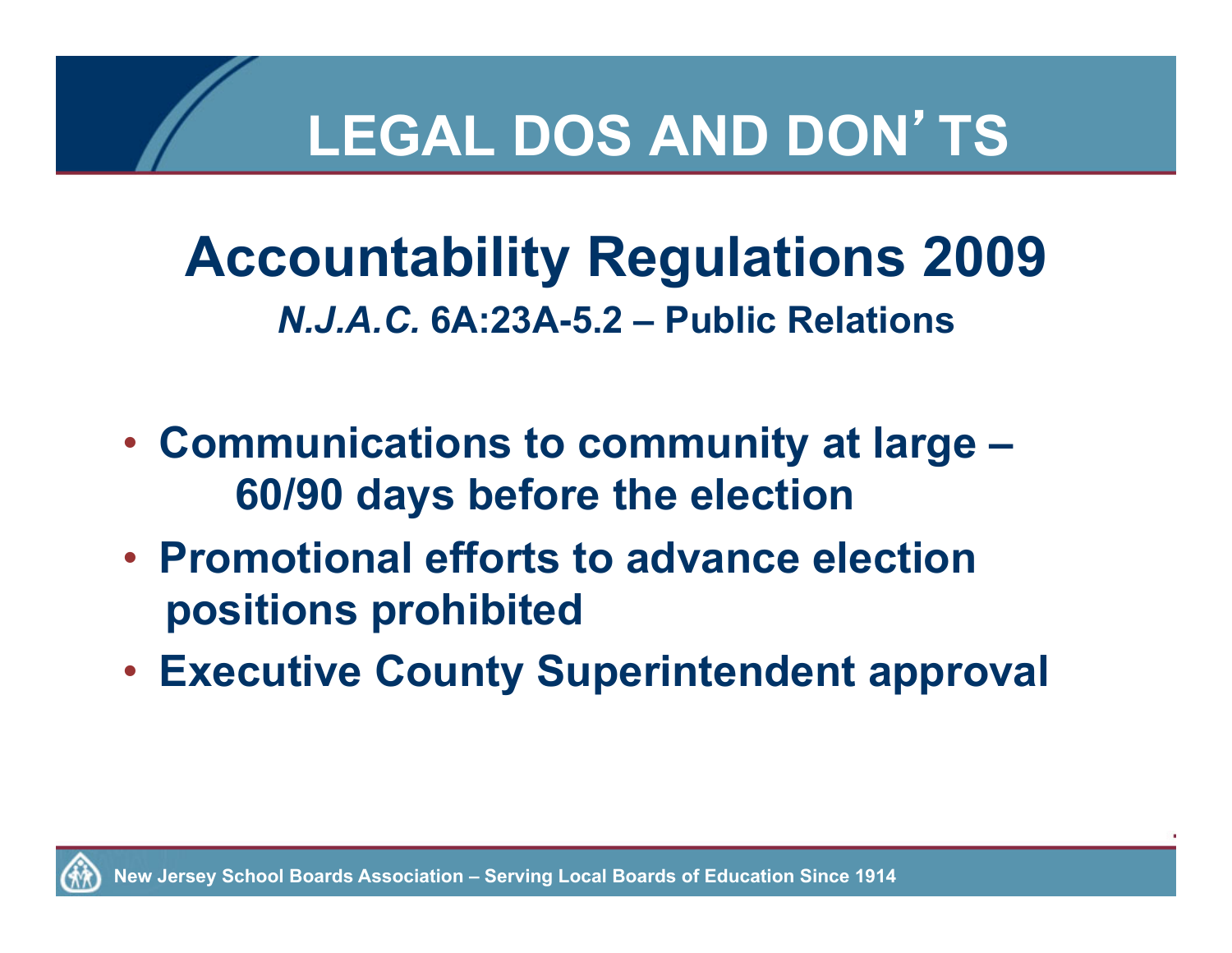#### **Accountability Regulations 2009**

#### *N.J.A.C.* **6A:23A-9.3 Efficiency Standards, Public Relations Definition, Use of Consultant**

#### *N.J.A.C.* **6A:23A-22.6 Charter Schools and Public Relations**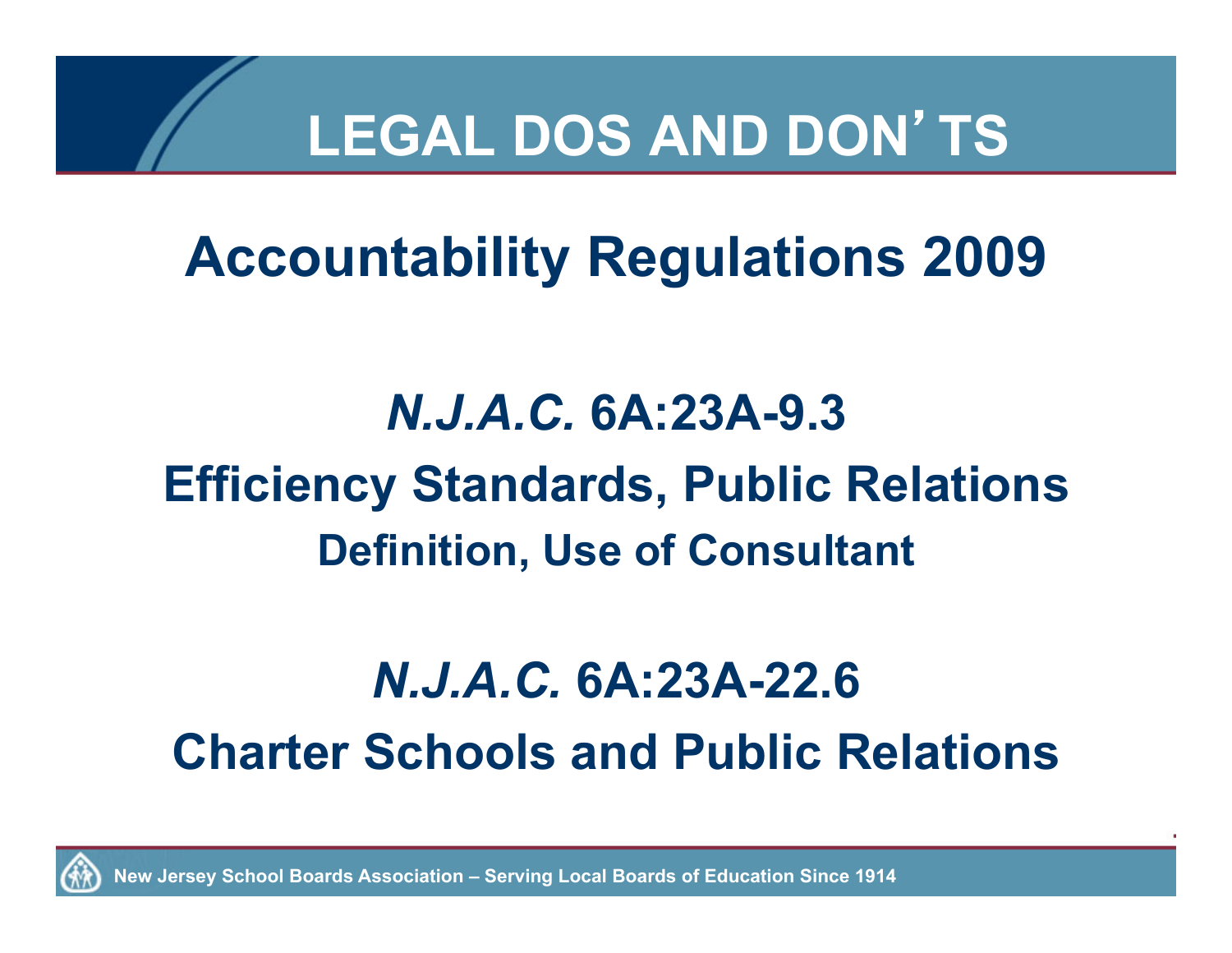**Your board president is concerned about the upcoming school budget election, given the economic climate. She has developed a marketing proposal for the board which includes a series of bi-weekly community newsletters, starting on March 1, with placement on the school**'**s website and on the local cable access bulletin board.**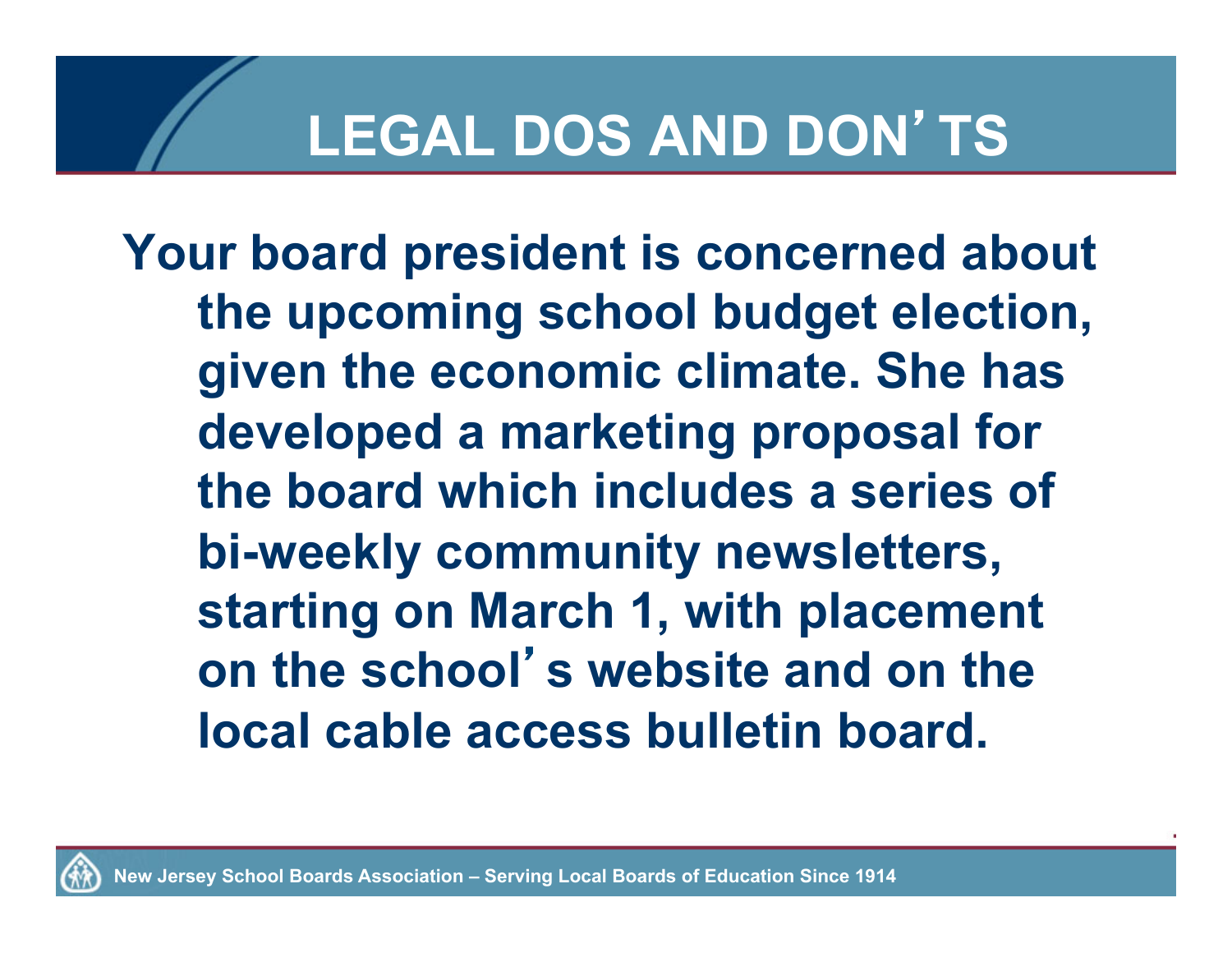## *N.J.S.A.* **18A:42-4 – Use of Students**

- **Literature may not be given to students that promotes, favors or opposes candidacy or public question**
- **Student may not be requested to engage in activity that promotes, favors or opposes candidacy or public question**
- **Board must adopt policy**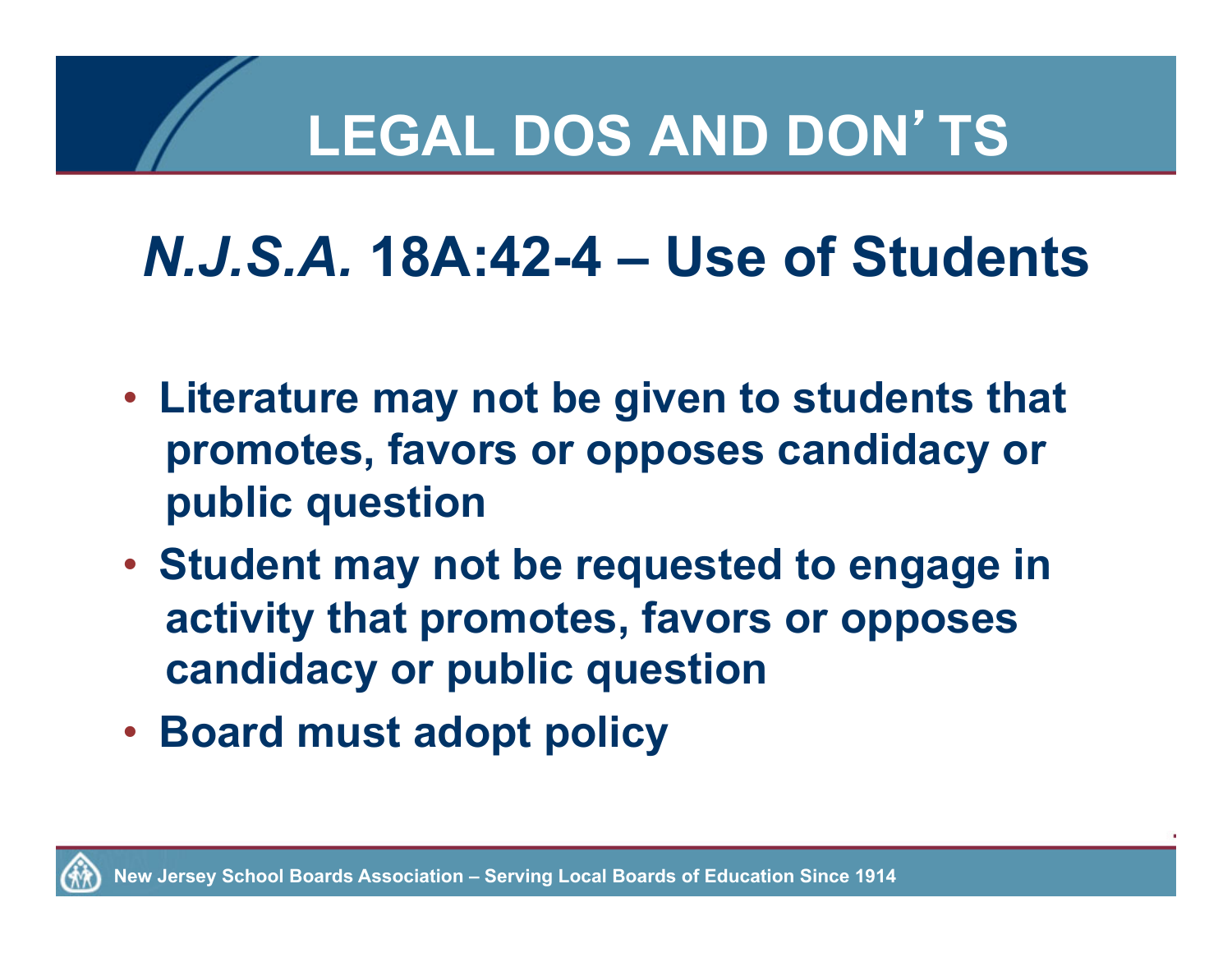

#### **Use of Student Record Information**  *N.J.A.C.* **6A:32-7.1** *et seq***.**

**Limited Access; Student Directory Information** 

#### **Campaign Literature**  *N.J.S.A.* **19:44A-22.2**

#### **Name, residence, and** "**paid for by**" **language**

**New Jersey School Boards Association – Serving Local Boards of Education Since 1914**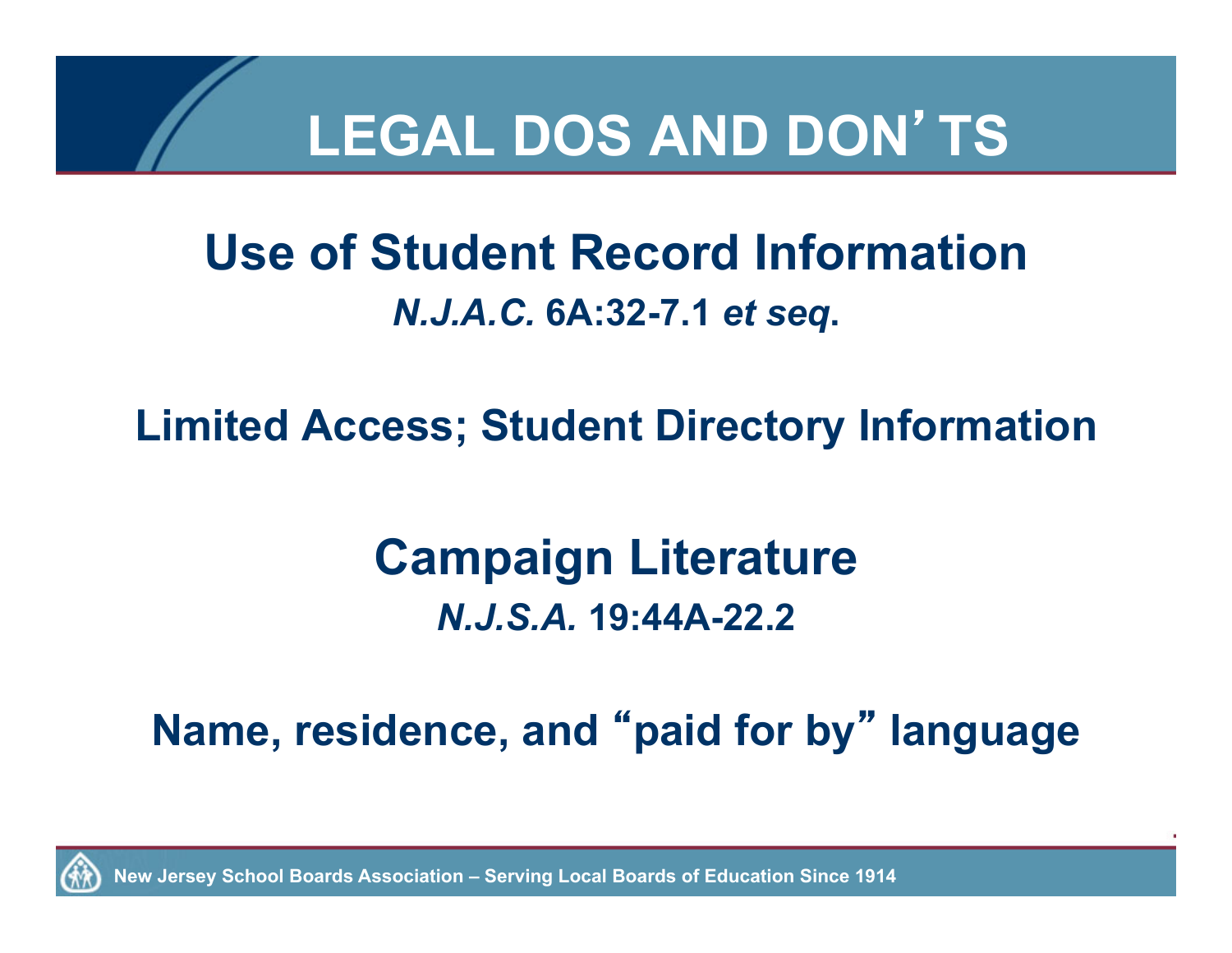## **Marketing Tactics**

- **Raffles prohibited as inducement to vote, licensing -** *N.J.S.A.* **19:34-39,40**
- **Scheduling of PTA meetings/Back to School night on Election Day - not prohibited, public goal to increase voter participation, caution**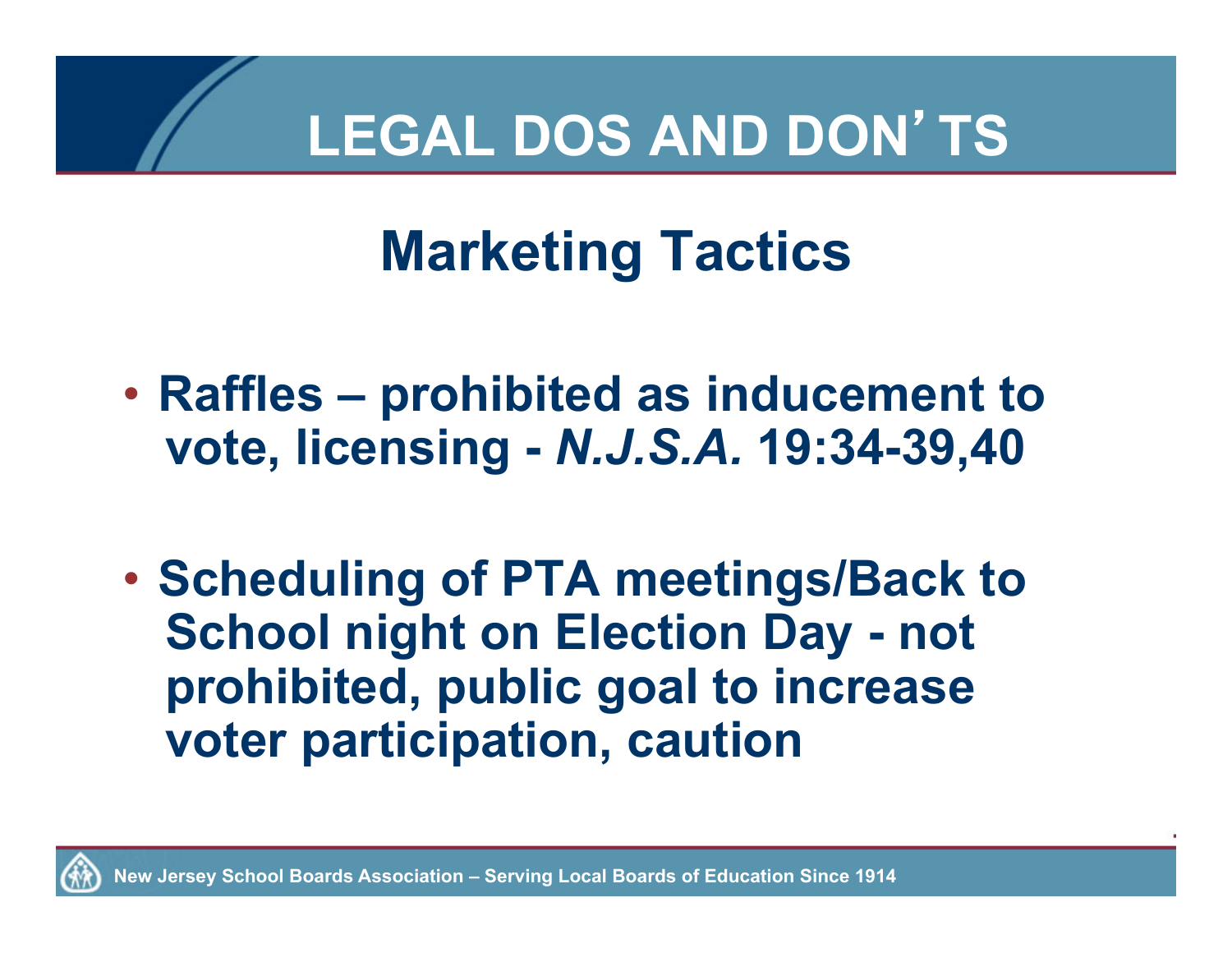**The superintendent has reviewed the board president**'**s marketing plan and has added a few suggestions:** 

- **Give students election information to take home, including information on how to obtain an absentee ballot**
- **Use the Reverse 911/Honeywell phone system to communicate election information, encouraging people to vote**
- **Email or text all parents, advising them of the election date and time and encouraging them to vote**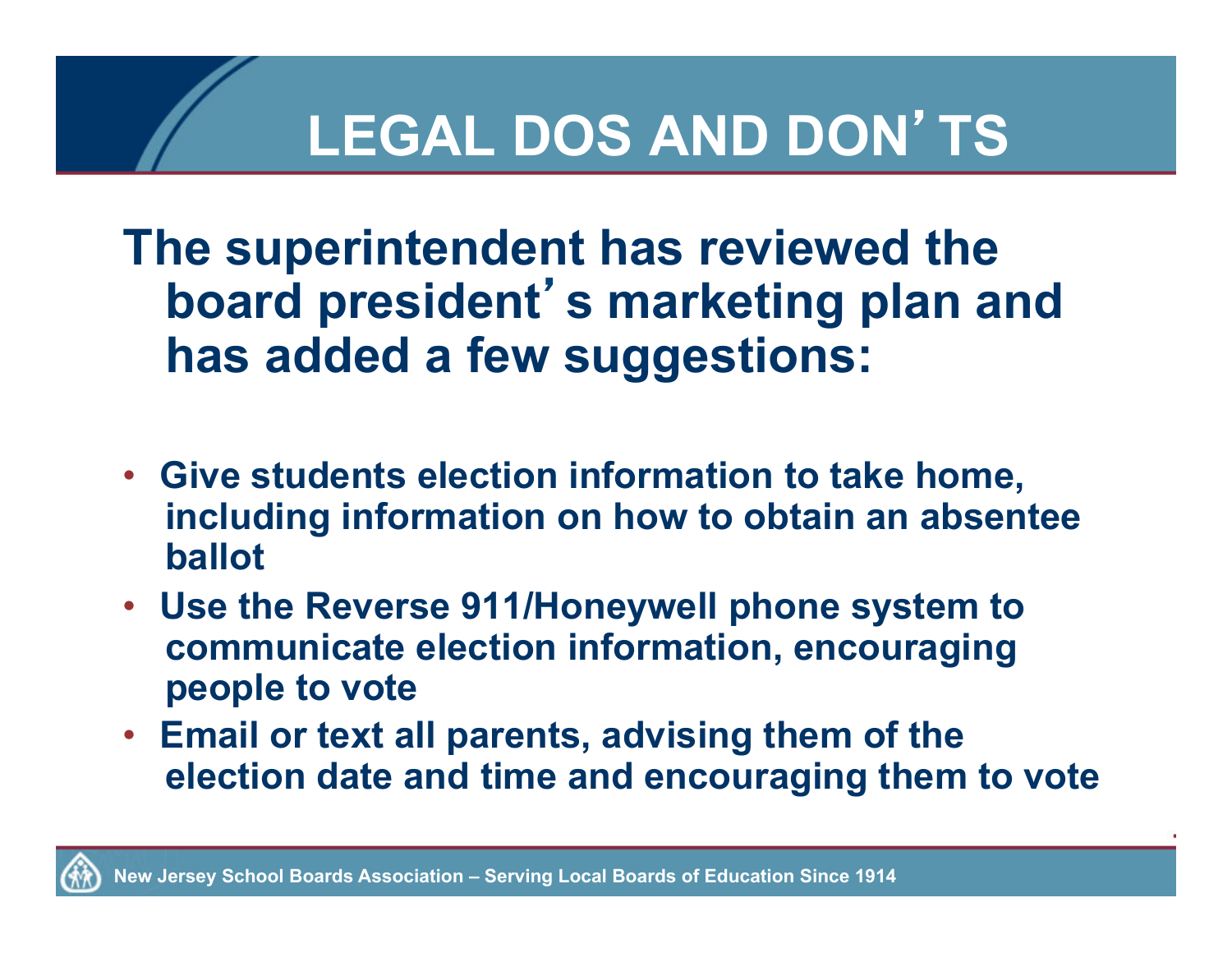**A board member, who does not agree with the proposed budget, has created his own personal website, on which he is encouraging people to** "**Vote No!**" **He has also been seen outside the local supermarket handing out literature opposing the budget and has asked for permission to hand out the same literature at the next board meeting.**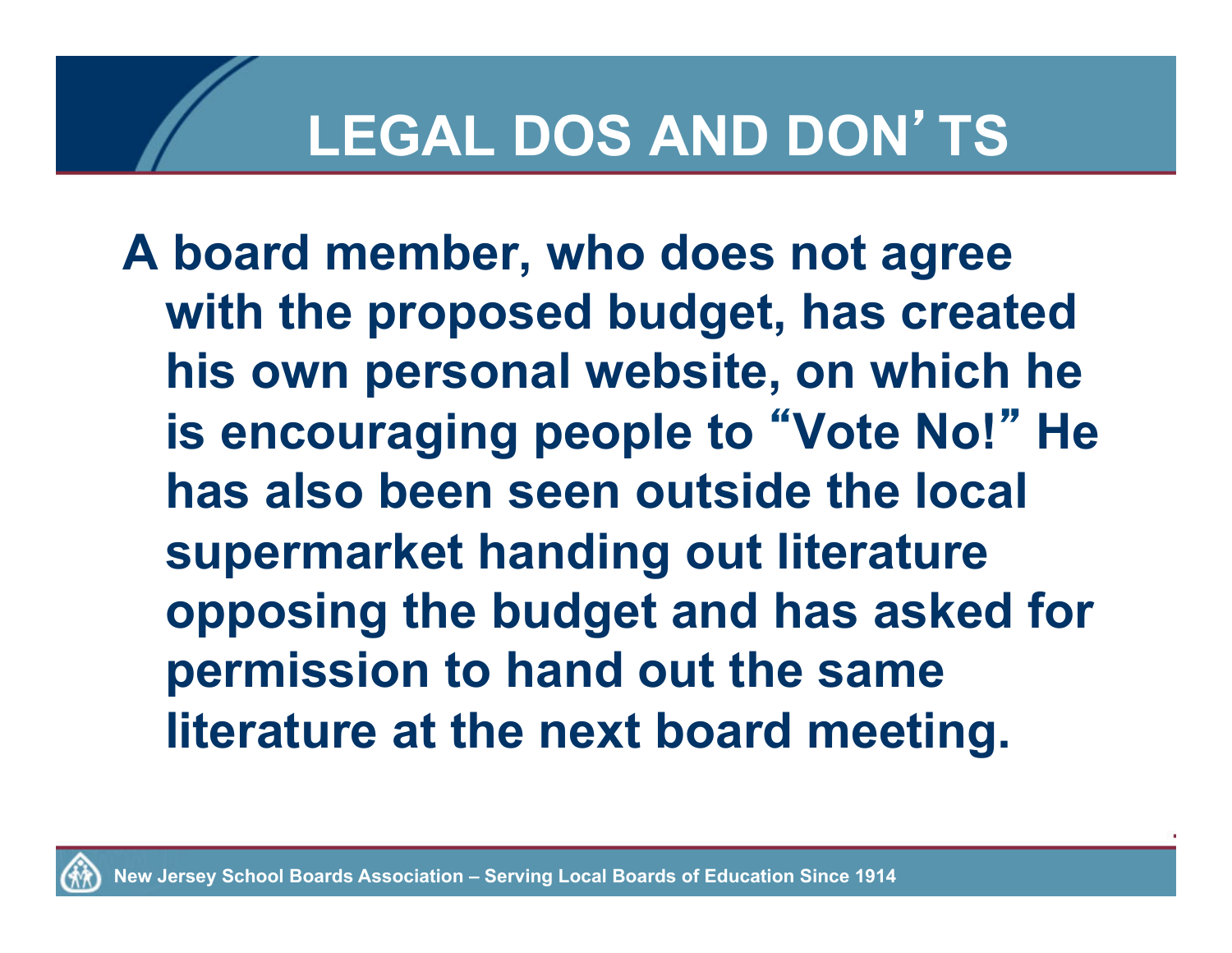**School Officials can never get into ethical difficulty regarding school board candidate campaigning or promoting or opposing the school district budget.** 

**True** 



**New Jersey School Boards Association – Serving Local Boards of Education Since 1914**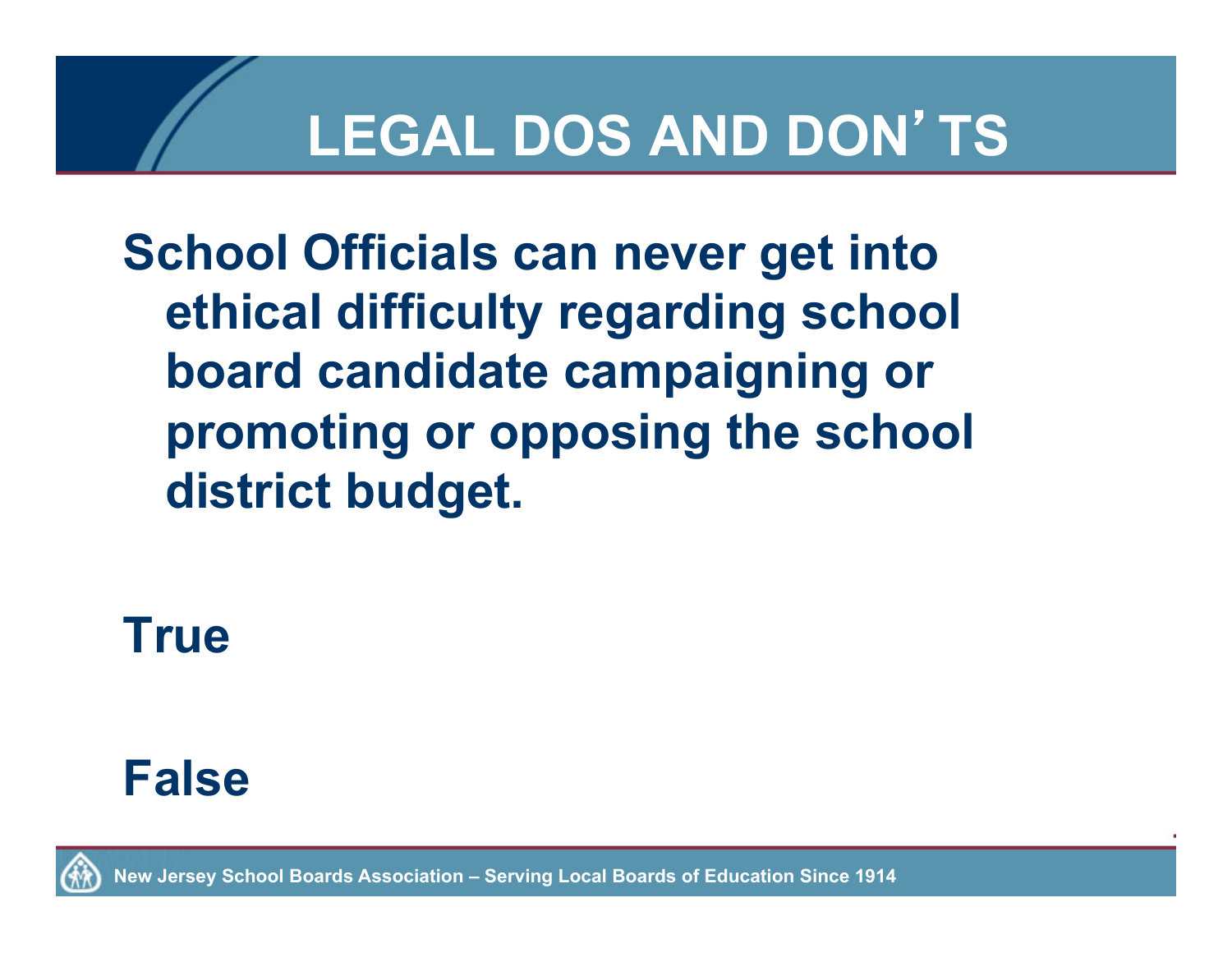**School Official Ethical Considerations SEC Advisory Opinion AO3-07 (April 2007)** 

- **Identify yourself as a board member**
- **Indicate opinions are your own and not necessarily that of the board of education**
- **Information is accurate and not confidential**
- **No private action that could compromise the board**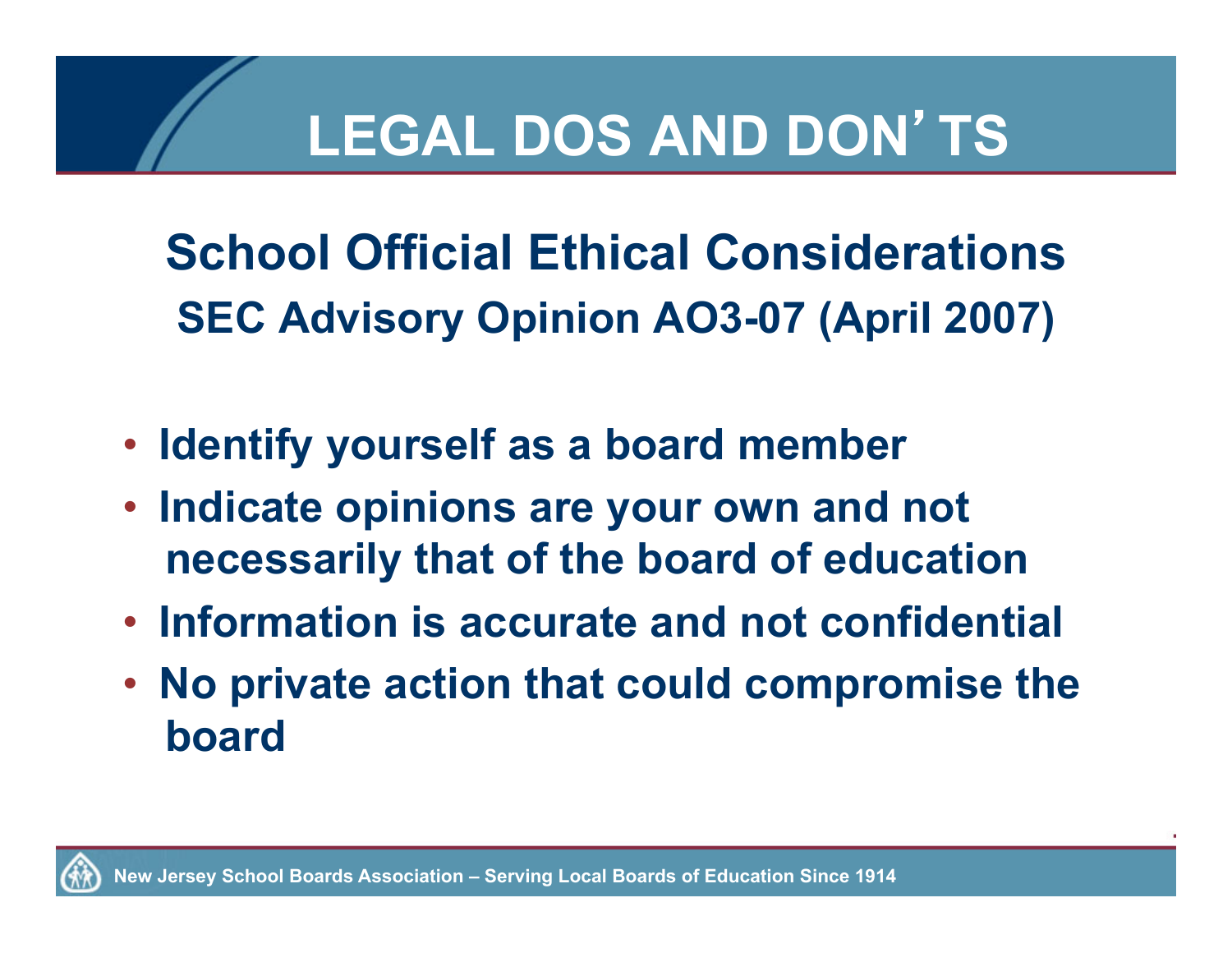#### **School Official Ethical Considerations Case Law**

- **Board candidate fliers posted in school administration offices**
- **Campaign flier contained incomplete and inaccurate fiscal information**
- **Using district automated call system to remind voters to vote on Election Day**